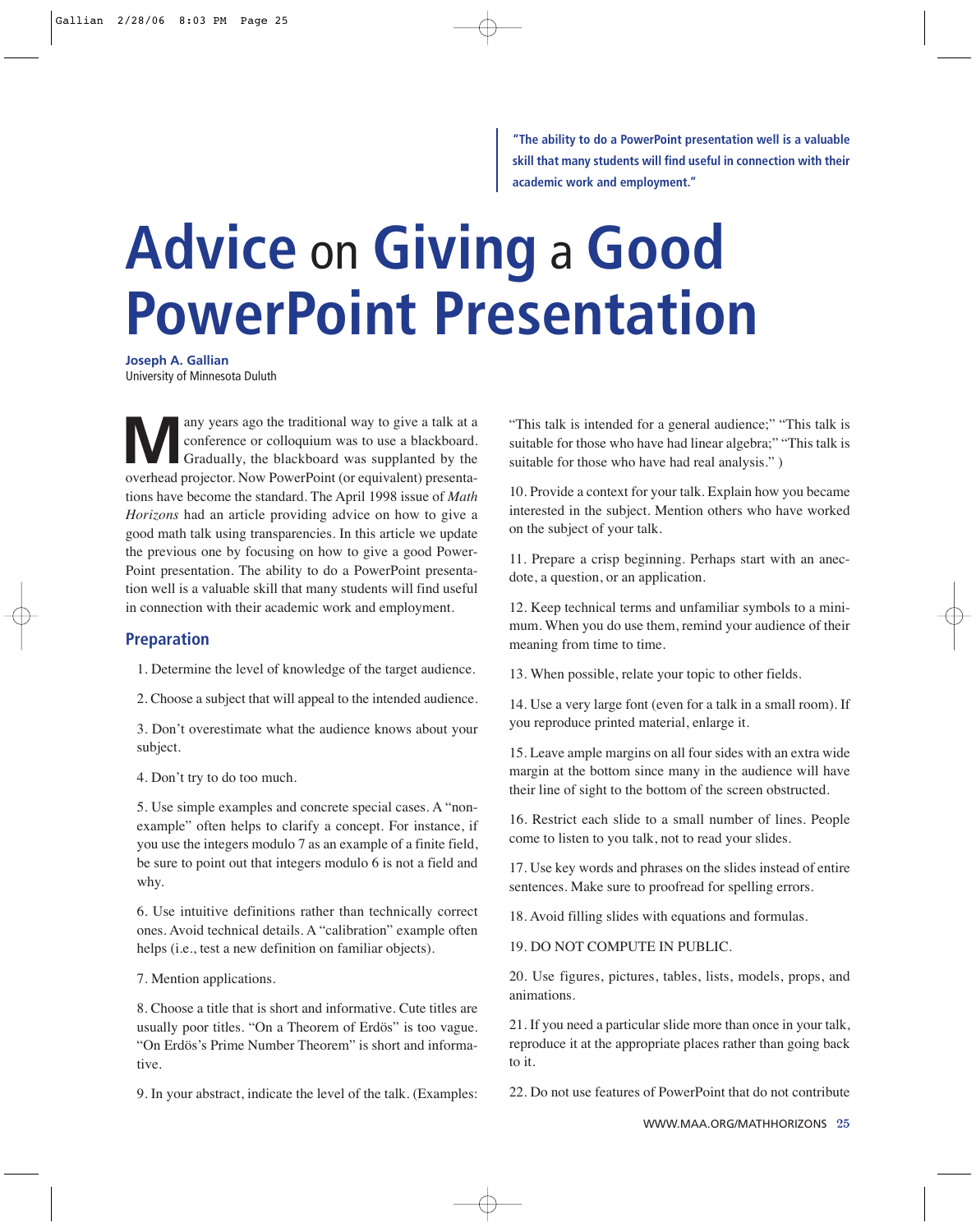#### MATH HORIZONS



www.phdcomics.com

significantly to the presentation. Many people find unwarranted use of special features of PowerPoint annoying.

23. Use color for emphasis but do not overdo it.

24. Rehearse your talk but do not memorize it.

25. Practice your talk using a projector and time your talk.

26. Divide the latter portion of your talk into modules that you can discreetly disregard if time becomes a problem. If you have to omit portions of your talk, don't tell your audience that you are doing so. (You will come across as not well prepared.)

27. Conjectures and open problems add interest.

28. Anticipate questions you may be asked and have a response to them prepared.

29. Prepare for an off campus talk by first giving it in your department or a class.

30. Prepare transparencies as a backup.

### **Delivery**

1. Show up early to check out the room and the equipment.

2. Erase chalkboards even if you don't plan to use them.

3. If possible, remove objects such as a podium, tables or chairs that won't be used that are between you and the audience.

4. Bring a laser pointer and use it to highlight items.

5. Bring a remote control device so that you do not have to

stand by the computer.

6. If you use your own laptop, use a power cord and turn off your screensaver.

7. Keep some room lights on. The audience wants to see the speaker.

8. Begin by letting your audience know that you are happy for the opportunity to speak to them.

9. Work to convey the impression that you are enjoying talking about this subject and that you are excited to have an audience.

10. Show enthusiasm for the subject. If you don't, your audience won't be enthusiastic either. Put a lot of energy in your talk. Your energy will energize the audience. (Why do so many people enjoy rock concerts even though the music is greatly inferior to the recordings? Answer: The energy of the live performance.)

11. Generally stay off to the side but MOVE, MOVE, MOVE! Occasionally move toward the screen. Occasionally move toward the audience. Occasionally move from one side of the screen to the other. A talk seems slow moving when the speaker is stationary. Keep your body "open" to the audience.

12. Don't read your slides to the audience. A glance should be all you need to see to speak about their content. Spend most of the time looking at the audience.

13. Personalize your presentation. Sprinkle anecdotes, humor, quotes, and personal items throughout your talk. Make clear what your contributions to the subject are.